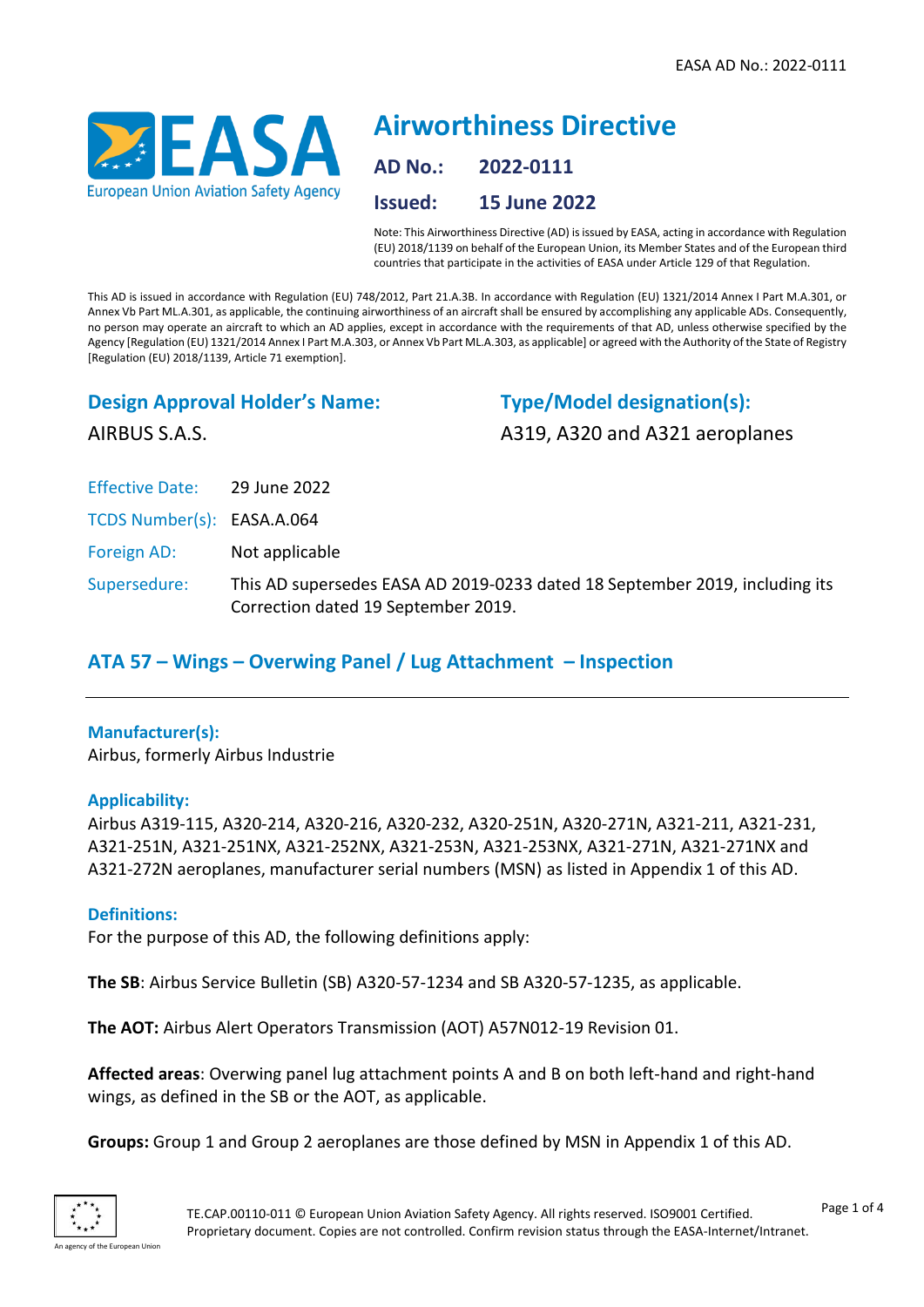#### **Reason:**

Incomplete installations of the overwing panel lug attachments were detected during inspections before aeroplane delivery. Investigation results determined that a process change on the production line had led to those incomplete installations.

This condition, if not detected and corrected, could reduce the structural integrity of the wing.

To address this potential unsafe condition, Airbus established a list of potentially affected MSN and published AOT A57N012-19 (later revised) to provide instructions for inspection and corrective actions, and EASA issued AD 2019-0233 to require those actions on the aeroplane MSN identified in the AOT (Group 1).

Since that AD was issued, Airbus identified an additional population of affected aeroplane MSN (Group 2) and issued the SB, as defined in this AD, to provide inspection and corrective action instructions.

For the reasons described above, this AD retains the requirements of EASA AD 2019-0233, which is superseded, and requires, for Group 2 aeroplanes, a one-time detailed inspection (DET) of the affected areas, and, depending on findings, accomplishment of applicable corrective action(s).

### **Required Action(s) and Compliance Time(s):**

Required as indicated, unless accomplished previously:

#### **Inspection(s)**:

- (1) For Group 1 aeroplanes: Within 3 months after 02 October 2019 [the effective date of EASA AD 2019-0233], accomplish a DET of each affected area in accordance with the instructions of paragraph 4.2.2. of the AOT.
- (2) For Group 2 aeroplanes: Before exceeding 14 000 flight hours or 7 000 flight cycles, whichever occurs first since aeroplane first flight, accomplish a DET of the affected areas in accordance with the instructions of the SB.

#### **Corrective Action(s)**:

- (3) For Group 1 aeroplanes: If, during the DET as required by paragraph (1) of this AD, a missing cotter pin is detected in an affected area, before next flight, accomplish the applicable corrective action(s) in accordance with the instructions of the AOT.
- (4) For Group 1 aeroplanes: If, during the DET as required by paragraph (1) of this AD, a missing bolt or nut is detected in an affected area, before next flight, accomplish a DET of that affected area in accordance with the instructions of paragraph 4.2.3. of the AOT.
- (5) For Group 1 and Group 2 aeroplanes: If, during the DET as required by paragraph (2) or (4) of this AD, any discrepancy is detected, before next flight, accomplish the applicable corrective actions in accordance with the instructions of the AOT or the SB, as applicable, or contact Airbus for approved instructions and, within the compliance time identified therein, accomplish those instructions accordingly.

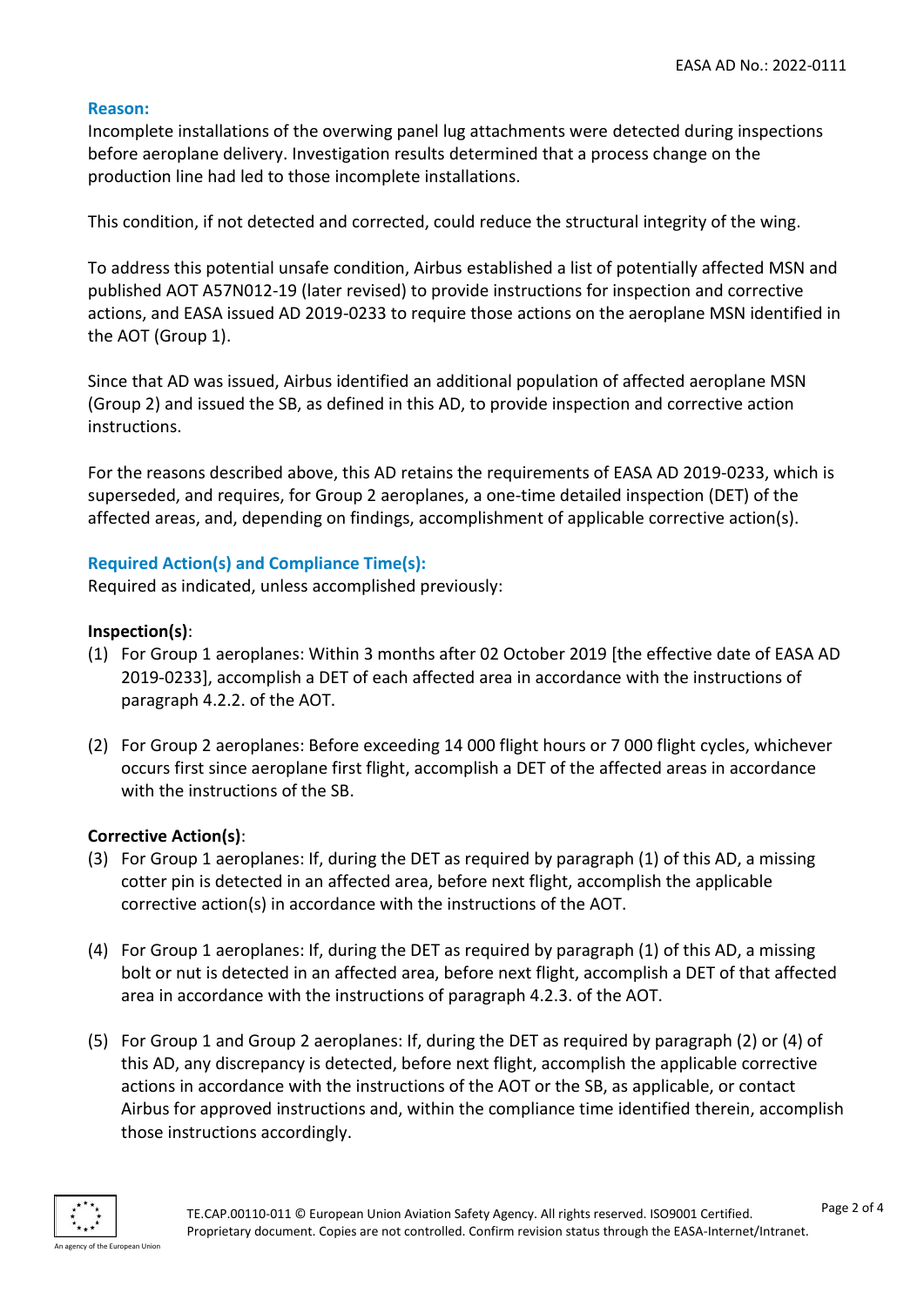## **Credit:**

(6) For Group 1 aeroplanes: Inspections and corrective actions on an aeroplane, accomplished before 02 October 2019 [the effective date of EASA AD 2019-0233] in accordance with the instructions of the AOT at original issue, are acceptable for compliance with the initial requirements of paragraphs (1), (3), (4) and (5) of this AD, as applicable, for that aeroplane.

## **Reporting**:

(7) For Group 2 aeroplanes: Within 90 days after accomplishment of the DET as required by paragraph (2) of this AD, or after the effective date of this AD, whichever occurs later, report the results, including no findings, to Airbus.

## **Ref. Publications:**

Airbus AOT A57N012-19 original issue dated 20 March 2019, or Revision 01 dated 18 April 2019.

Airbus SB A320-57-1234 original issue dated 13 December 2021.

Airbus SB A320-57-1235 original issue dated 13 December 2021.

The use of later approved revisions of the above-mentioned documents is acceptable for compliance with the requirements of this AD.

## **Remarks:**

- 1. If requested and appropriately substantiated, EASA can approve Alternative Methods of Compliance for this AD.
- 2. This AD was posted on 11 May 2022 as PAD 22-054 for consultation until 08 June 2022. No comments were received during the consultation period.
- 3. Enquiries regarding this AD should be referred to the EASA Safety Information Section, Certification Directorate. E-mail: [ADs@easa.europa.eu.](mailto:ADs@easa.europa.eu)
- 4. Information about any failures, malfunctions, defects or other occurrences, which may be similar to the unsafe condition addressed by this AD, and which may occur, or have occurred on a product, part or appliance not affected by this AD, can be reported to the [EU aviation safety](https://e2.aviationreporting.eu/reporting)  [reporting system.](https://e2.aviationreporting.eu/reporting) This may include reporting on the same or similar components, other than those covered by the design to which this AD applies, if the same unsafe condition can exist or may develop on an aircraft with those components installed. Such components may be installed under an FAA Parts Manufacturer Approval (PMA), Supplemental Type Certificate (STC) or other modification.
- 5. For any question concerning the technical content of the requirements in this AD, please contact: AIRBUS S.A.S. – Airworthiness Office – IIASA; E-mail: [account.airworth-eas@airbus.com.](mailto:account.airworth-eas@airbus.com)